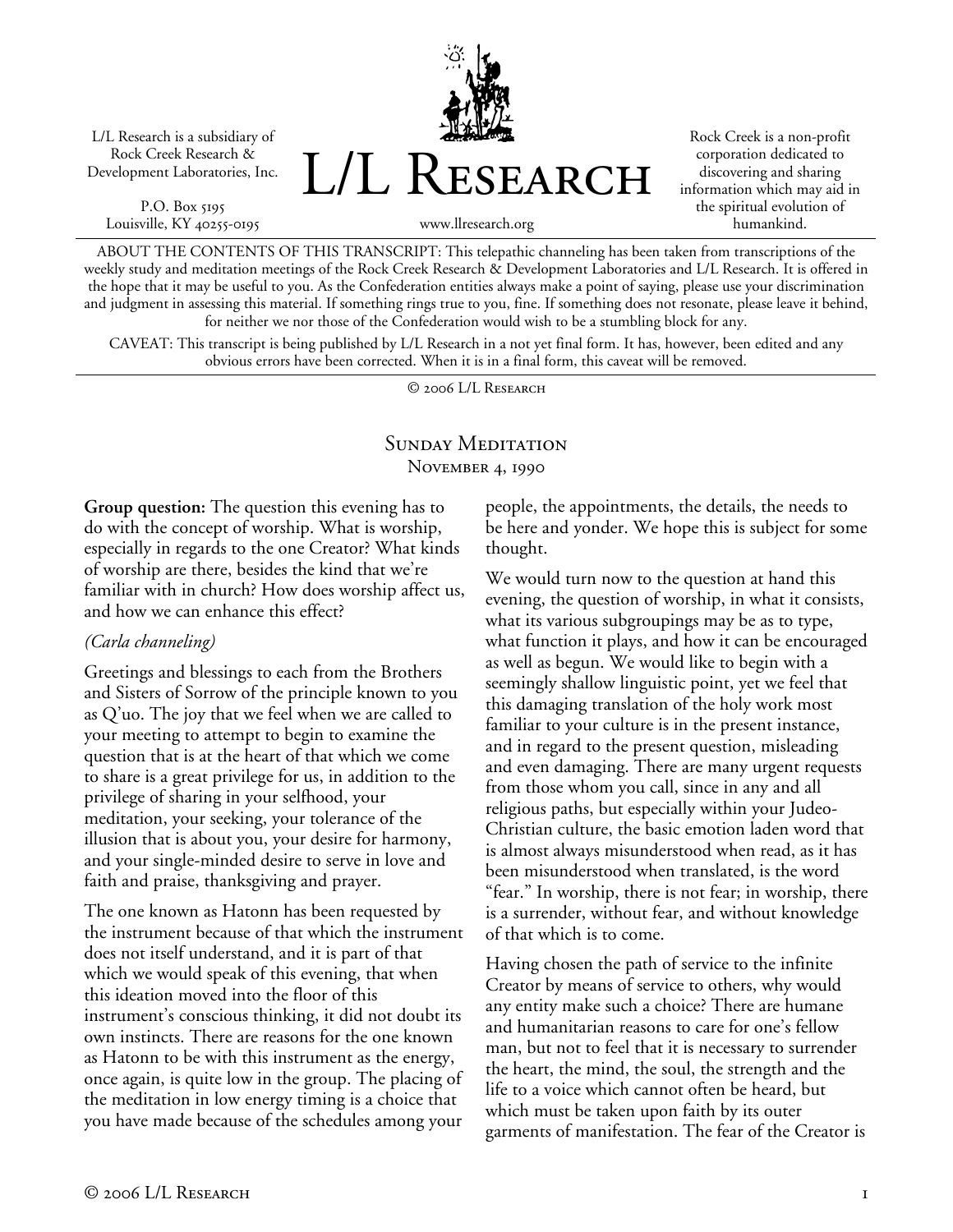simply awe and wonder, and fortunate is the entity who has released itself from all fear, for only within this illusion which you experience is there this fear of the Creator. This is simply a distortion of that love which is so great that the desire to serve this Creator fills one with awe.

Fear, of any one, any thing, any circumstance or any idea indicates that there is preparatory work still to do within the boundaries of the illusion which you now enjoy. The illusion is placed before you not only in a day-to-day manner, but in subtle and myriad ways. Your very consciousness, that is, that consciousness of which you are aware, is or can be constantly informed as to what means of service lie before you. In order to reach this consciousness of awe and wonder, there must be a variable amount of your time spent in whatever kind of contemplation reveals and manifests to you personally the most information about the state of your mind, your emotions, your physical vehicle and your consciousness.

Within that which is called the negative path, the consciousness more and more begins to conclude that all power, all glory, indeed, all of the creation resides within the consciousness of the self. Insofar as this conclusion is reached, it is identical to the conclusion reached by those who serve others. The negative path, however, chooses to worship not that which created this universe experienced, but the self for containing all that there is. Those who can handle this concept in a positive manner are few. There is no true surrender, no true desire to do the will of the Creator, but rather the Creator and the self, so co-mingled, become a non-thing, a nonthought, and in the end, an unworkable path of service.

Let us move to another way of gazing at this question. Within your social intercourse, one finds many, many ways of perceiving others, perceiving one's own thoughts, perceiving meanings which may be given to various manifestations, either mundane or highly spiritual, and your choice of accepting the reality of the self seems to include accepting the reality of the illusion. However, this is not, in our opinion, an accurate, logical conclusion. Can you control the wind of spirit, or must you allow the spirit, that living principle of the Creator, to move you? Many, many desires are those things which are natural to the natural entity, that is, the entity in an

unawakened state. To people such as this, worship may well be important, but they see themselves as those who take advantage of the sacrifice of another without whose sacrifice there would not be a life or consciousness continued beyond this one.

So, you may see that which worship is not. Worship is not the pressing forward to one's goals, the satisfaction of one's desire to accumulate and amass those things which encourage happiness. Many have called devout love of many finite things various kinds of incorrect worship, that is, worship of those things which do not endure, and are therefore only able to be worshipped within this local and provincial illusion, so soon over. And if the entity who wishes to worship does so for any motive other than love, awe, amazement, joy and a seeking after truth, one has chosen that to worship which shall surely not last as long as the consciousness which at present inhabits your physical vehicle will last. Thus, if one worships a religion, a person, a goal within the illusion, one is worshipping in a negative manner, blocking the natural flow which the spirit intends to be available to you at all times, that is, the spirit of Love Itself.

Worship is that which underlies whatever complex or simple structure of personality and desire one has which manifests as an incarnation. Worship begins with the awareness that is known, but much may be inferred. Clues within the illusion that hint at one single Original Thought, which we call Love, or Christ, Christ consciousness, or the Creator, is a kind of firm ground upon which the self may stand as it gazes at, evaluates, discriminates and analyzes its own thoughts, feelings and emotions, until the self has concluded much about the nature of the self, the illusion and the program of lessons which was intended. Worship is that surrender to imperishable and perfect light and love which is the Creator. Worship is a blind thing, a shot felt to be in the dark, having an unknown target. Worship is that gathering of purified emotions which moves the entity from considerations of the milieu of the physical vehicle to considerations of the milieu of the imperishable light being which you have found within yourself as the deepest portion of yourself.

There is a great difference between love and worship. Those who seek to love will in the end find all that they desire because of a great steadiness and firmness of desire. But neither the leap of faith nor the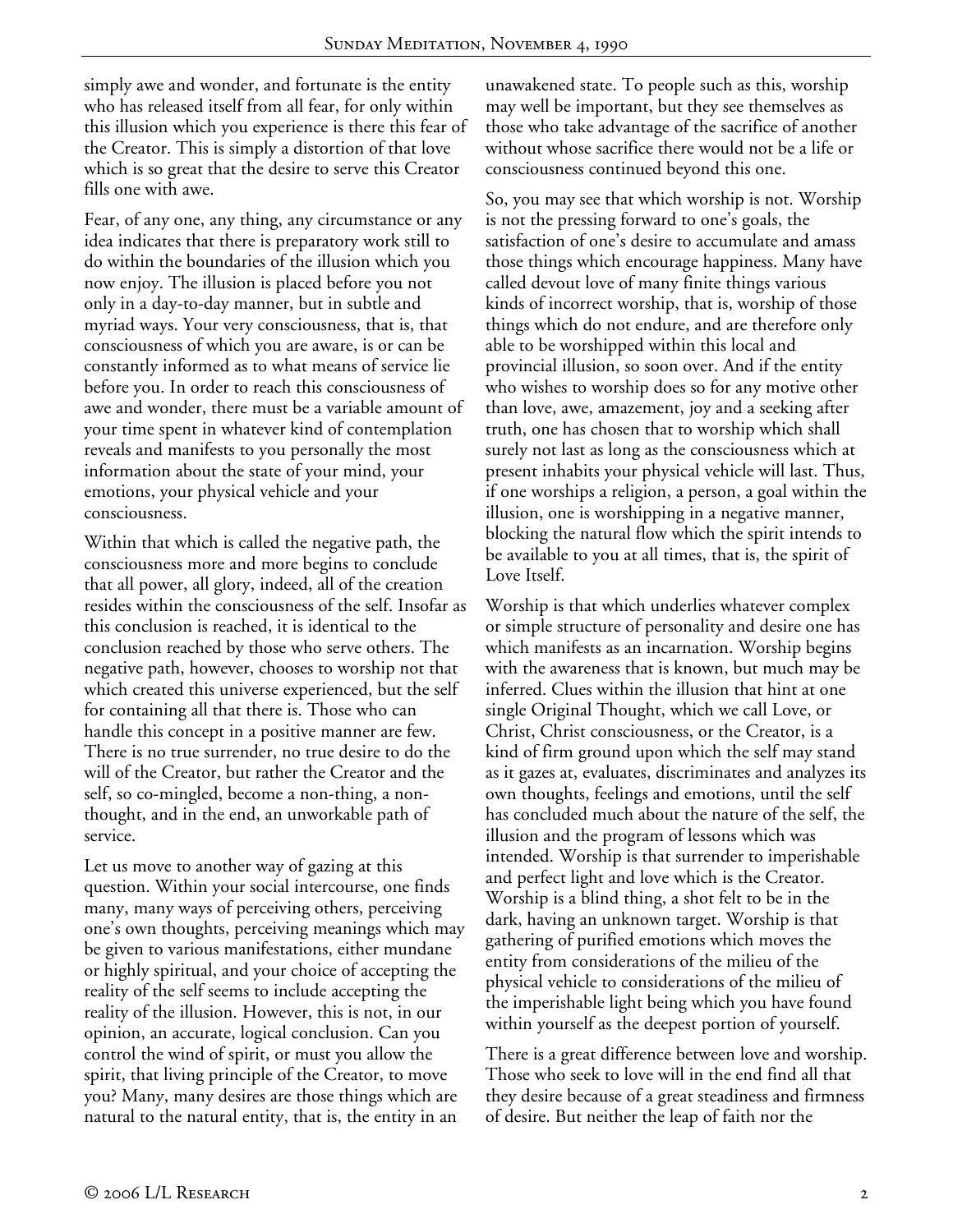intensification of desire can move that true self within one to that which is basically a protection, for the Creator is within you, yet within you cannot be seen by you. Thus, for all except the most non-literal and lyrical of mystics, worship generally consists in an attitude of surrender in purified emotion to that which is considered the source of the being, and of all that there is.

There is a necessity in most to objectify worship so that there is an identifiable object, idea or person onto which one may reflect one's deepest desires to serve. And as no one within an illusion can know adequately how to serve any entity in the best way for that entity, the worshipful or faithful entity watches and waits and prays and does all that it does for the love of the object of that worship, the infinite One.

In sum, worship is that gathering of purified emotion which kneels in surrender to the purity itself, the beauty itself, the truth itself, the love itself, that is the Creator. The outgrowths of worshipful, faithful living, moment by moment, are those things which many may perceive to be most beautiful and hard won contests against the temptation to make sense within the narrow definitions of your mind, of that which is infinite as the object of worship is infinite.

There are identifiable types of worship. There are three main categories of worship. The first is worship without an object. When one moves into the frame of mind that says that all that there is is the Creator, and all is to be worshipped, one has failed to identify any object of worship beyond the phenomena experienced by the self. The closest name that you have to this type of worship is pantheism, that is, the thoroughgoing worshipful attitude towards all that one beholds, but with the unspoken inference that when one comes to the end of all that there is, that is the limit of the Creator. Thusly, with those who worship without an object, many see difficulties connected with the inability to move beyond a certain point in evolution of spirit without either a subjective or reflective object of worship upon which one may focus again and again and again, infinitely, in each present moment.

The worship of an object, or symbol, which indicates to the entity a living and participating Creator, is most, most helpful in the simplification and clarification and lucidity of what one is aware of about one's self, for worship must be the worship of an entity for nothing or something. The unexamined thoughts and feelings and actions of many of your peoples create distortions which indicate that worship is a kind of hysteria within which one is able to release all the negative portions perceived subjectively within the self. This is not particularly helpful to the evolution of the individual's spirit. However, we mention both worship without an object, and worship of an object, as being somewhat helpful, for these are stages which may be traversed as the incarnate entity slowly begins to open the door to the possibility that the object of its worship is an utter and complete mystery.

True worshipful living is a high risk occupation. It is not a loop into the light, but rather a loop into darkness. The illusion creates an emotional, mental and spiritual twilight in which ideals, the purification of emotions from attachments, and the mindfulness of continuing awareness of the worship bloom in the darkness of blind faith. That is, the true worship is worship of a mystery; awe, wonder, a greater and greater subjective feeling of being held firmly by that which is not illusion, although one cannot understand it, so that the entity rests at last in a completely subjective and subjectively truthful journey. In this regard, worship may be seen as motion, motion of a metaphysical kind rather than a physical kind.

We would once again advise this instrument to peruse these thoughts upon worship, for in her nature, in order that she may be what she wished to be and do what she wished to do before incarnation, she has gifts of faith and will. This instrument, therefore, has little idea of what may form worship, what may begin a craving for impossible virtue, for it experiences these things as a portion of its nature, and in this it is not incorrect. However, most are aware neither of the surety of faith nor a complete surety of desire.

Knowing that one will receive what one desires, one attempts to desire the most whole, beautiful and truthful expression of the Creator that may by made available to it. The entire panoply of a culturally gutted civilization …

*(Side one of tape ends.)*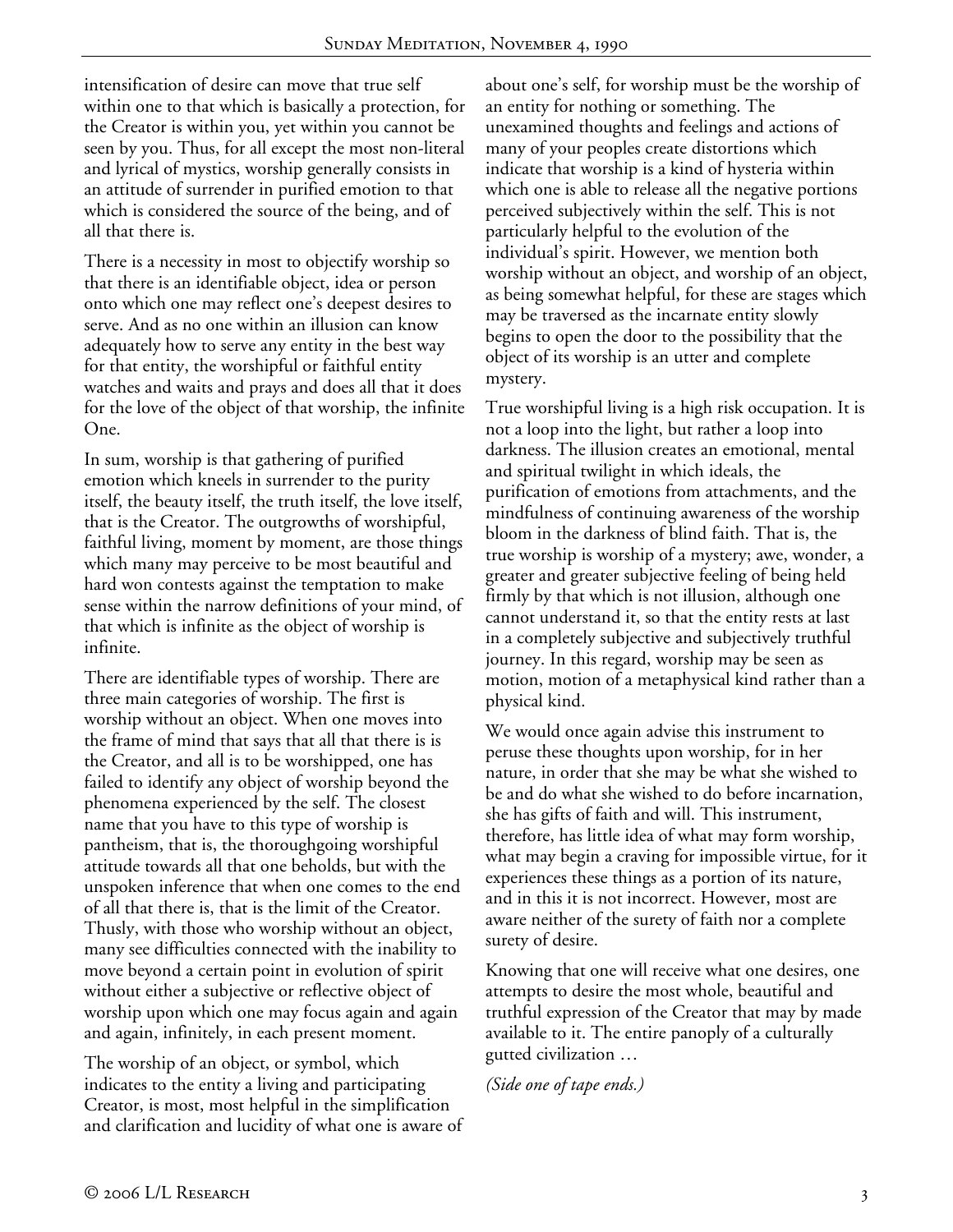## *(Carla channeling)*

… the choice of the intellectual to worship nothing or everything, both of which contain a weak strength of acceleration, although the vector is promising. Those who worship an object, but do not go beyond the literal object in itself, are those who do not yet desire to surrender to that which is, in the end, the unknown. Such entities have the need for structure, for certainty, surety, a firmness of intent which is the blossom of that structure, and many are those who have found the gateway to eternity in this way. But they are few, in that they have not become universal in their thinking, feeling and acting process.

It is to those who acknowledge that nothing is known, and yet who choose to be certain of those things which they feel as they consciously purify their emotions, that the sight of what this instrument would call the Kingdom, comes. There is no visualization of objects, such as being seated at the right hand of the Creator, or ruling, or judging, or being in some way a master of the creation. The one who wishes to develop the ability to worship must first square off against two illimitable concepts; that is, that nothing can be known, objectively; and that the self can be known by the self more and more through meditation, contemplation, analysis, prayer, and the observation of one's personality as it shows itself in any present moment.

Worship, then, is worship not only of the Creator, but of the mysterious and largely unknown Creator. The choice is then made, with no evidence whatsoever, to surrender to that unknown, for as one is aware one did not make oneself, one is aware that whatever the nature of the unknown, that unknown is responsible for one's being, one's continuance, one's imperishability and one's opportunities to express and manifest the glory of this mystery.

We realize we have only begun upon this subject. It is a large one, and because of this instrument's request to us, as it perceives the very large amount of material on this subject, we shall be satisfied to have begun. We would at this time transfer this contact. We are known to you as Q'uo, and for those of Hatonn, we bid you fond farewell as we leave this instrument. We are those known to you as Q'uo, and we would at this time transfer this contact.

# *(Jim channeling)*

I am Q'uo, and greet each again in love and light. We would offer ourselves at this time in an attempt to speak to queries if there are any queries that we may address. May we begin with the first one at this time?

**Carla:** Yes, I have a question. In my teaching, I request that those who are working with me choose a symbol or an object to specify who they are in order that they may do work in metaphysical realms, but you suggest that true worship is worship of a mystery. Am I misguiding anyone by my method of teaching?

I am Q'uo, and am aware of your query, my sister. When an entity wishes to offer itself in the service which those present seek to offer, as the vocal channels, it is well to have a central concept or representation of this great mystery which is the Creator and the creation available to it to offer as the means by which unseen spirits may be challenged or hailed, shall we say. It is recognized that there is no concept or quality that can adequately summarize the infinite mystery of the Creator, yet the vocal channel does well to find a facet of this mysterious Creator by which it may approach the Creator, and through which it may offer the challenge to those contacts which would wish to speak through it. Though a concept may be fashioned, and an approach may be made, it is always known in the heart of each seeker that mystery is at the heart of each concept and each approach.

Is there a further query, my sister?

**Carla:** Just one, and I was asking this of Jim this morning. It is difficult for me to grasp that people honestly don't open their eyes, look around, take it in, and immediately feel the instinct of faith. Nor it is it understandable to me personally why people lack the intensity of desire to attempt to learn and serve at the very limit of their ability with a complete passion, because of this instinctive identification with the Creator, which is faith, and love and surrender, and willingness to serve, all sort of mixed into one. How can I brook this chasm in my own understanding, in my own failure to understand, in such a way that I can better serve? Because it's my blind spot.

I am Q'uo, and we are aware of your query, my sister. The central mystery of which we have been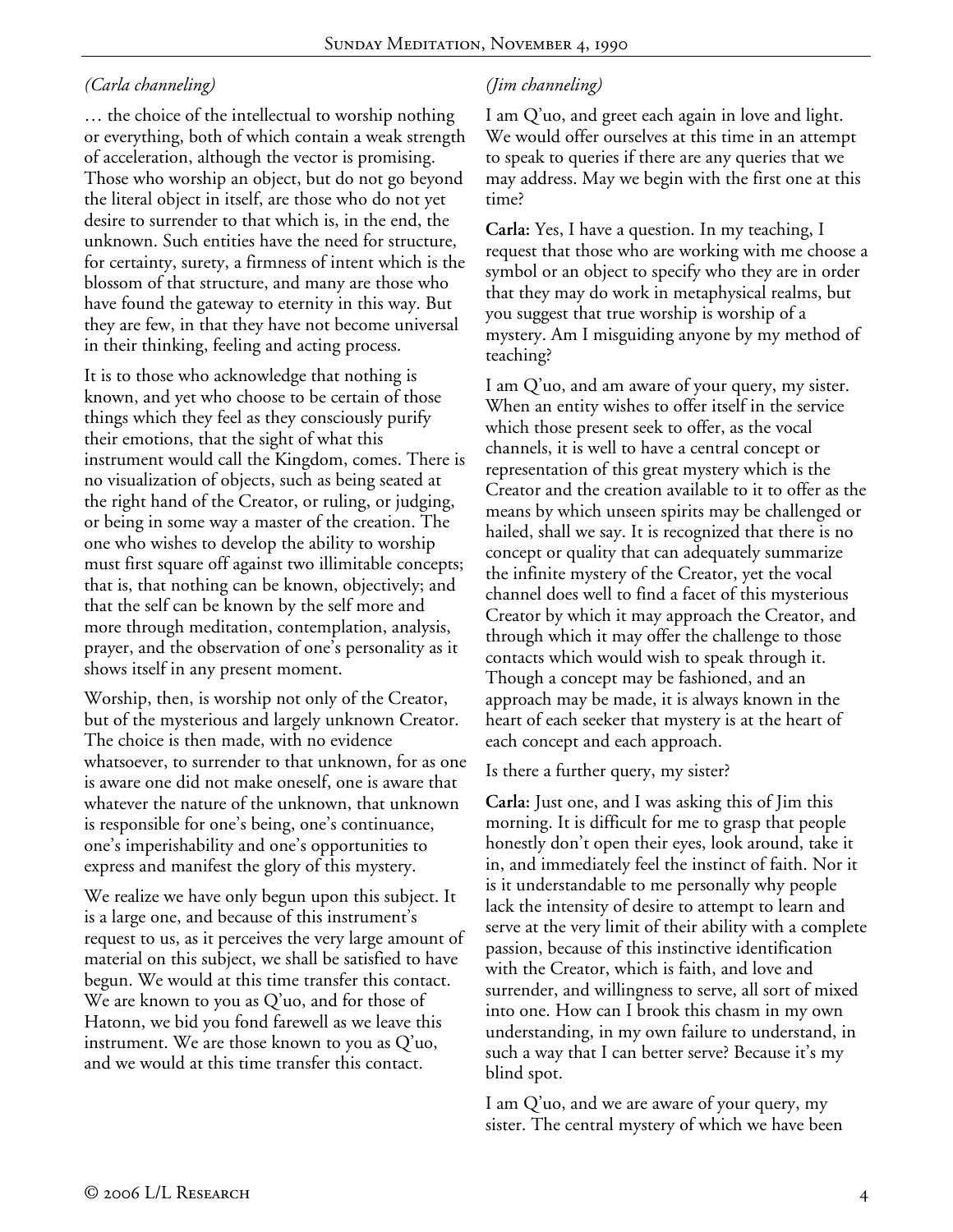speaking is reflected in each entity that seeks the one Creator. Each approaches this path from an unique position. There is much learning within the life pattern of any entity that is quite incomprehensible to most other entities that may be acquainted with a specific entity and may wish to know more of that entity in order to draw closer to it in companionship, compassion and in common seeking.

That each of you contains mystery may be seen as a benefit or detriment depending upon one's point of view. Many feel more justified, shall we say, for lack of a better word, in their own idiosyncrasies, when they realize that others contain such as well, variety thus becoming an enhancement when looking at the qualities of the human species. If an entity is not comfortable with the mystery within itself, perhaps it will have more difficulty in adjusting to that which is mysterious within others, for there is much of what seems to be of—we allow this instrument to search—undependable nature that mystery represents to some entities.

However, when that which is known of others is explored, oftentimes it is seen that along with the differences between entities there is much that unites those of your population. Entities will pursue their paths of seeking in a conscious or in an unconscious fashion with the character of the seeking determined by forces which are unique to each entity. When it is realized that each entity is unique, relationships between entities and the attempt at understanding between entities will then be seen as doubly unique.

Is there a further query, my sister?

**Carla:** I just want to clarify what I think you said. I think that you basically implied that what I see as an instinct, as a part of the self that could not be denied, is that, but that is for the most part in other people covered. And further, you are intimating that a teacher for the most part teaches by being, not by what it says. Are these conclusions acceptable?

I am Q'uo, and though we have not specifically iterated our reply in such a manner, we find that the interpretation which you have made of our words is an interpretation which stands on its own as valid, in our humble opinion.

Though entities are most mysterious, each in his or her own way, much of this mystery, though remaining in a covered, as you have called it,

condition, due to perhaps the lack of conscious seeking, would, even with active conscious seeking remain mysterious, not only to others observing such an entity, but to the conscious seeker as well, for this illusion which you inhabit is one which guarantees a great deal of mystery, since the unifying qualities and the fundamental concepts of the Creator, of the creation, and of each entity within the creation, are covered over, much as the earth beneath your feet covers the gems and jewels that may be found within your geological strata.

It is also well said that a teacher will provide the most effective instruction to those who learn from it, not so much by what it says, but by, as you have said, its very being, for it is the being that informs the working.

Is there another query, my sister?

**Carla:** I do have a trivial query, and then I'll shut up. I was struck throughout this contact by a change in your focus which prohibited me from using pretty words. I assume, as I did surrender, and I believe I was getting an accurate flow, that this had a purpose. Is it within the bounds of free will at this time for you to express the purpose of speaking in such a clinical manner of that which is at the heart of all passion, all life and all eternity?

I am Q'uo, and we are aware of your query, my sister. Before beginning this session we were aware that you felt some concern for your ability to channel in an undistorted fashion upon a topic which is quite dear to your own way of thinking and being, shall we say. Thus, we wished to facilitate the transmission of concepts by forming those concepts in a manner which would not continue to trigger this concern within your mind complex as you observed familiar phrases being utilized in the fashioning of this concept.

Thus, we attempted to speak in a manner which was not only somewhat foreign to you, but which would seek to describe this core concept in a manner which would be more acceptable to many entities upon the intellectual or analytical level that may come in contact with this information, and to the conveying of more objectively oriented concepts, that find an easier entry into the more emotional or, shall we say, heart-filled areas of the personal life pattern.

Is there a further query, my sister?